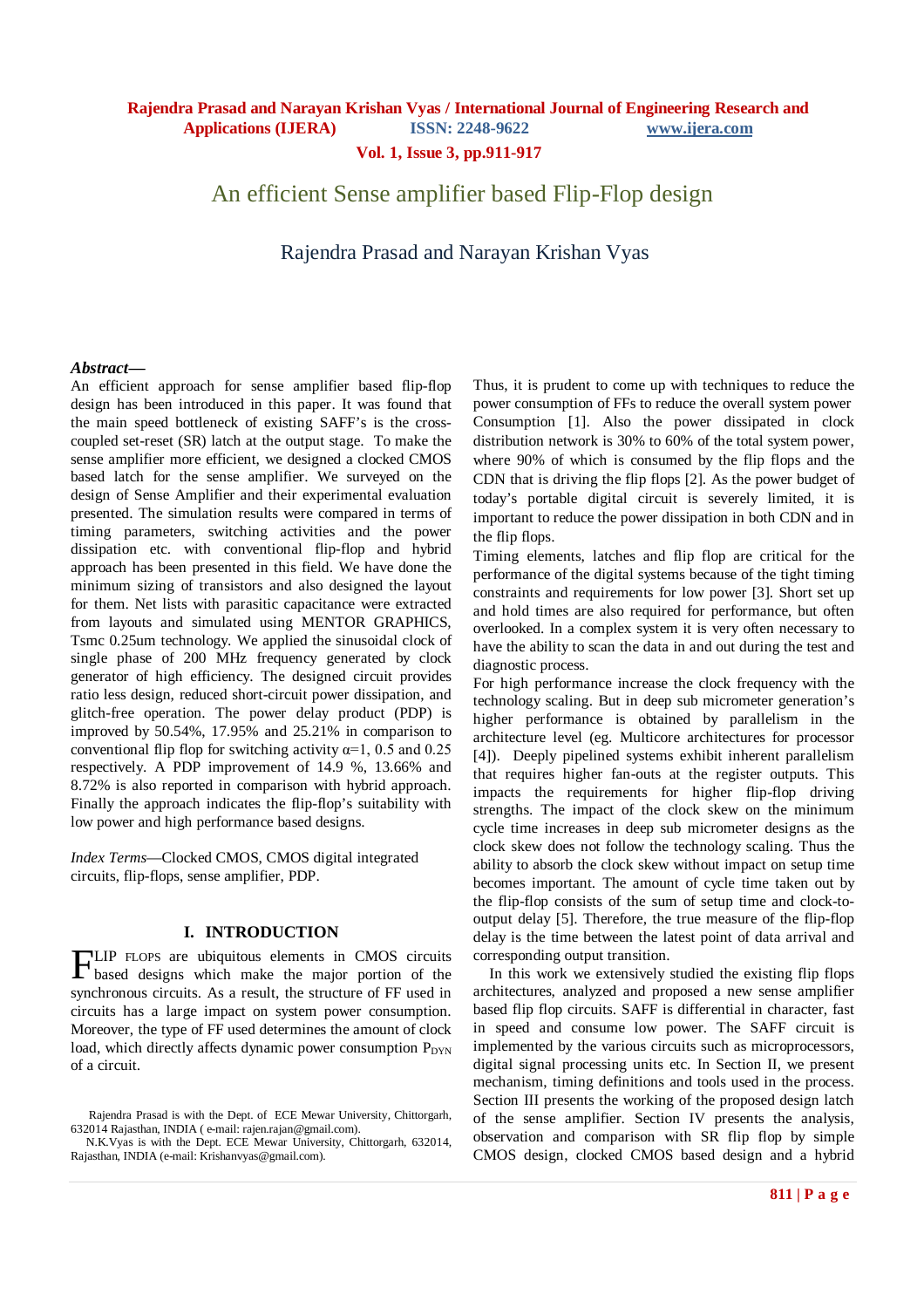**Vol. 1, Issue 3, pp.911-917**

solution between the standard NAND-based set/reset latches and  $NC<sup>2</sup>$ -MOS approach. In section V results and conclusions are discussed.

### **II. SENSE –AMPLIFIER BASED FLIP FLOP**

### *A. Mechanism*

The fig [1] shows the general mechanism of flip flop operation. It is different than the master-slave flip flop that consists cascading of two latches) and glitch approaches. The master-slave flip flop creates problem if the clock phases overlaps.

Sense amplifier circuits accept small input small signals and amplify them to generate small rail to rail swings. They are used extensively in memory cores and in low swing bus drivers to either improve performance or reduce power dissipation.

In general the flip flop operation can be divided in two parts that is mentioned in the fig [1] in two blocks. A pulse generator (or precharged front end amplifier [6]), and a slave latch, similar to the master-slave latch combination consist master and slave latch.



Fig: 1 Basic structure of flip flop

In pulse generator the inputs are the data and clock. The pulse generator generates short pulses of sufficient duration. This pulse in turn sets the slave latch. The pattern generator generates the pulse according to the particular realization of the rising or falling edge of clock. The use of cross coupled inverter guarantees that the differential output will switch only once per cycle. The differential inputs in this implementation don't have to have rail to rail swing. While M-S latch is level sensitive. The sensitivity of pattern generator may pose danger under certain conditions in terms of reliability and robustness of operation. Thus the use of flip flop has been prohibited in some design methodology such as IBM's LSSD [7].

### *B. Timing, tools and technology used:*

Fig [2] represents the timing definition for all the observations. We considered the reference point for all the observations in rising edge of the clock from half of the supply voltage.



Fig: 2 sample waveforms for timing definition

The fig [3] represents the timing requirements to send the correct data to output.



Fig 3: Timing requirements

Set up time is defined as the time from when the data is stable before the rising edge of the clock.

$$
T_{su} \geq T_{CLK\text{-}Q} + T_{logic} + T_{hold} \qquad ...(1)
$$

It imposes and extra constraint for proper operation. Hold time is defined as the time from the rising transition of clock to the earliest time when data may change after being sampled.

$$
T_{\text{hold}} \leq T_{\text{C>Dreg}} + T_{\text{CDlogic}} \tag{2}
$$

From fig [2] hold time will be negative and large, since the data is held before the clock edge.

The CLK-Q delay is defined as the time from the half of the rising edge of the CLK to the more delayed output (here QB) to verify the timing definition. The D-Q delay is defined as time from the point where D transition reaches 50% of the supply voltage to the point where the Q transition reaches 50% of the supply voltage.

We simulate all the SAFF with MENTOR GRAPHICS DA tool in 0.25um technology with a supply voltage of 2.5V. The design was optimized at temperature of 27˚C for a clock frequency of 200MHz, and a load capacitance of 30fFwas used for the output Q.

#### *Section III*

### *A. Conventional NAND gate based latch in SENSE AMPLIFIER*

This flip flop is a dynamic flip flop with precharge and evaluates phases of operation discussed in [8]. In [9] this flip flop is used as an energy recovery flip flop to recover the energy from clock distribution network and clock input capacitance of flip flops. Since clock signal is highly capacitive. Recovering the energy from internal nodes of flip flops in a quasi adiabatic fashion is required. However, storage elements of flip flops cannot be energy recovering because they drive standard (non adiabatic) logic. Due to slow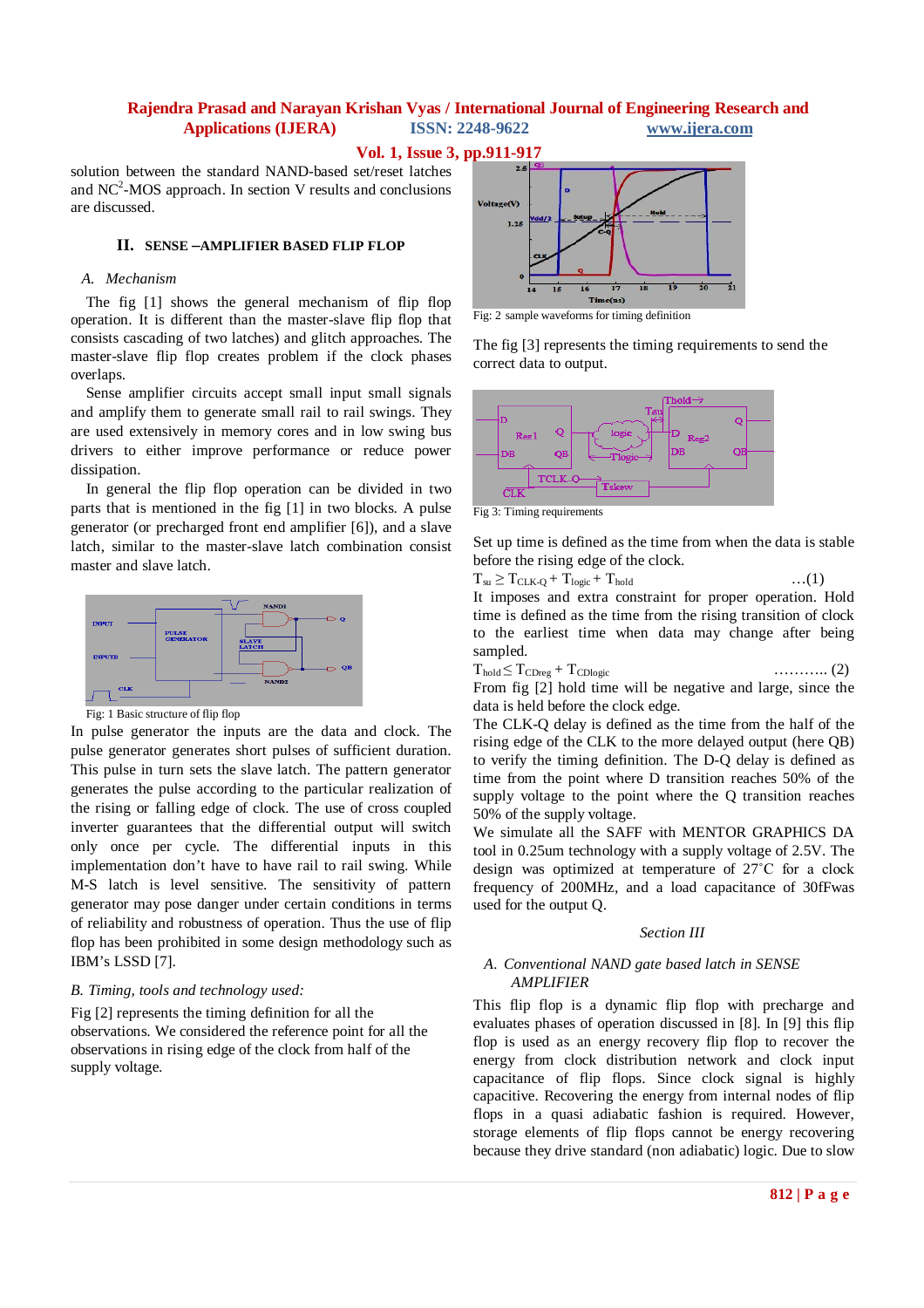**Vol. 1, Issue 3, pp.911-917**

rising /falling transition of the clock signal there is the possibility of

short circuit in the storage elements during recovering the energy from clock distribution network. In [2] this flip flop is used to operate with the low voltage swing clock.

The fig [4] represents the schematic of sense amplifier based flip flop with the minimum sizing.



*Fig: 4 Sense Amplifier with NAND based SR latch* 

When CLK goes high  $\rightarrow$ low the precharge occurs at his point the potential of the clock reaches  $V_{DD}-V_{tp}$ , where  $V_{tp}$  is the threshold potential of precharging PMOS transistors (M11 and M12). Since SET and RESET nodes are high that will not change the output of the feedback cross coupled NAND gate. When the clock voltage exceeds the threshold voltage  $(V_{tn})$  of M1 the evaluation occurs. At the onset of evaluation, the difference between the differential inputs (D and DB) results in small voltage difference between set and reset nodes. This initial small voltage is then amplified by the cross coupled inverter and as a result either set or reset node switches to low.



Fig: 5 simulated output with timing definition



Fig: 6 simulated output of SAFF with NAND based SR latch at output

When D is high the SET node discharges to ground through three stacked NMOS transistor (M8, M5 and M3), that causes output Q to charge to 1. Due to cross coupled inverter RESET node is high. This state transition is captured by the SET/RESET latch (made of NAND gates) and retained for the rest of the cycle time until the next evaluation occurs.

SAFF has delay penalty. This is due to two reasons: The use of three stacked NMOS transistors and the low speed of static output latch. The SAFF performs very well in terms of power dissipation and high data switching activity due to minimum sizing and stacking effect. However it consumes unnecessary power even when the data input does not change for low data switching activity. Internal nodes SET/RESET are always precharged continuously when the clock is low. Suppose if the data is high for long time than SET/RESET node always charge to VDD and discharge through the path M8, M5, and M13 on rising edge of the clock. The M6 transistor will always be on and provides the DC leakage path for both SET/RESET nodes to ground. Consequently internal nodes of SAFF charge/discharge regardless of the input condition. The total power consumption can be significantly reduced by avoiding such redundant internal switching [10].

### *B. Hybrid approach*

The output latch of the sense amplifier is replaced by the standard NAND based SR latch and  $NC<sup>2</sup>MOS$  approach [11]. In [12] Kim et al. proposes a SAFF that uses a slave latch with two  $NC<sup>2</sup>MOS$  circuits and two cross coupled weak inverter pairs, which are needed to make the flip flop static. But it has some disadvantages. It has glitches and more power dissipation at the output due to crow bar current. The fig [7] represents the schematic of Strolio based latch. We used this with the single phase sinusoidal clock for low power application.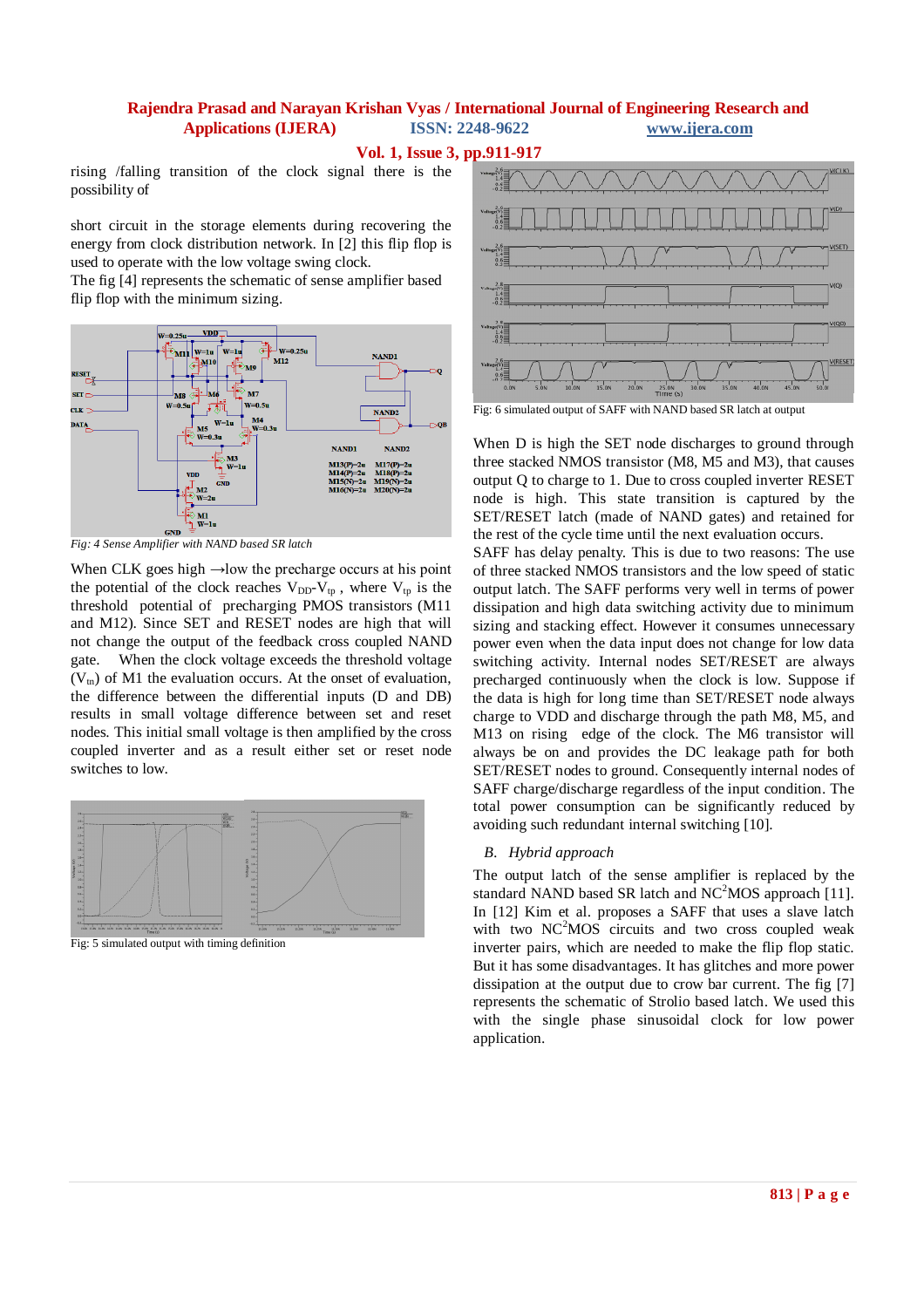

Fig: 7 Antonio based SAFF

*Circuit Operation:* If we remove transistor M15, M16, M21, M23 than it will become NAND based SR latch. When D is high at the rising edge of clock the sense amplifier drives SET node to zero, while RESET is high due to feed back inverter. M13 will be on and M18 will be off that makes the output Q high and QB is quickly pulled down to 0 through M21, M23, and M24. Hence the H→L output transition requires only one

stage output delay, because the output latch immediately catches the precharged value at the rising edge of the clock. The role of M14, M17, M18, M19, M22, M24 hold the previous value of Q and QB during the sense amplifier precharge, making the flip flop fully static. The role of transistor M16 and M23 makes the design glitch free. Suppose for instance CLK L→H transition occurs with both Q and D high. After the CLK rising edge, the SET node is still high and transistor M18 is on. Since M16 is off so the node Q always remain at VDD, without glitch.



Fig: 8 simulated glitch free output with timing definition





*C. Clocked CMOS based design 1) First approach*

 A clocked CMOS version of the latch is shown in fig [10]. It consists of a cross coupled inverter pair, plus inverter and NMOS transistor at both Q and QB and four extra transistors to drive the flip flop from one state to another, and to provide synchronization. The role of INV1, INV2, M17 and M18 at output is to reduce the redundant Internal switching at output. In steady state one inverter resides in the high state and other in the low state. No static path between VDD and GND exists. Transistor sizing is however essential to ensure that the flip flop can transition from one state to other if required.



Fig: 10 Clocked CMOS based approach

To describe the circuit operation let us assume, that D is high at the rising edge of CLK. The sense amplifier drives SET to 0, while RESET remains high and in this way M13 off and M15 on driving QB high. Note that the shut off of M13 assures at the same time a ratio less design, without crow bar current and the independence of the transition delay from the capacitive load on the other Q output. The use of feedback inverter quickly discharges the QB through inv2 and makes the output Q to high. The H→L transition requires only one stage delay because the output latch catches the precharged value at the rising edge of the CLK. Note that if, after pull up of QB, PMOS of inv4 turns on, keeping QB high even if input D changes after CLK rising edge. The use of inv2 and inv4 hold the previous Q and QB value during the sense amplifier precharge, making the flip flop fully static. The output of the proposed design is presented in fig [11].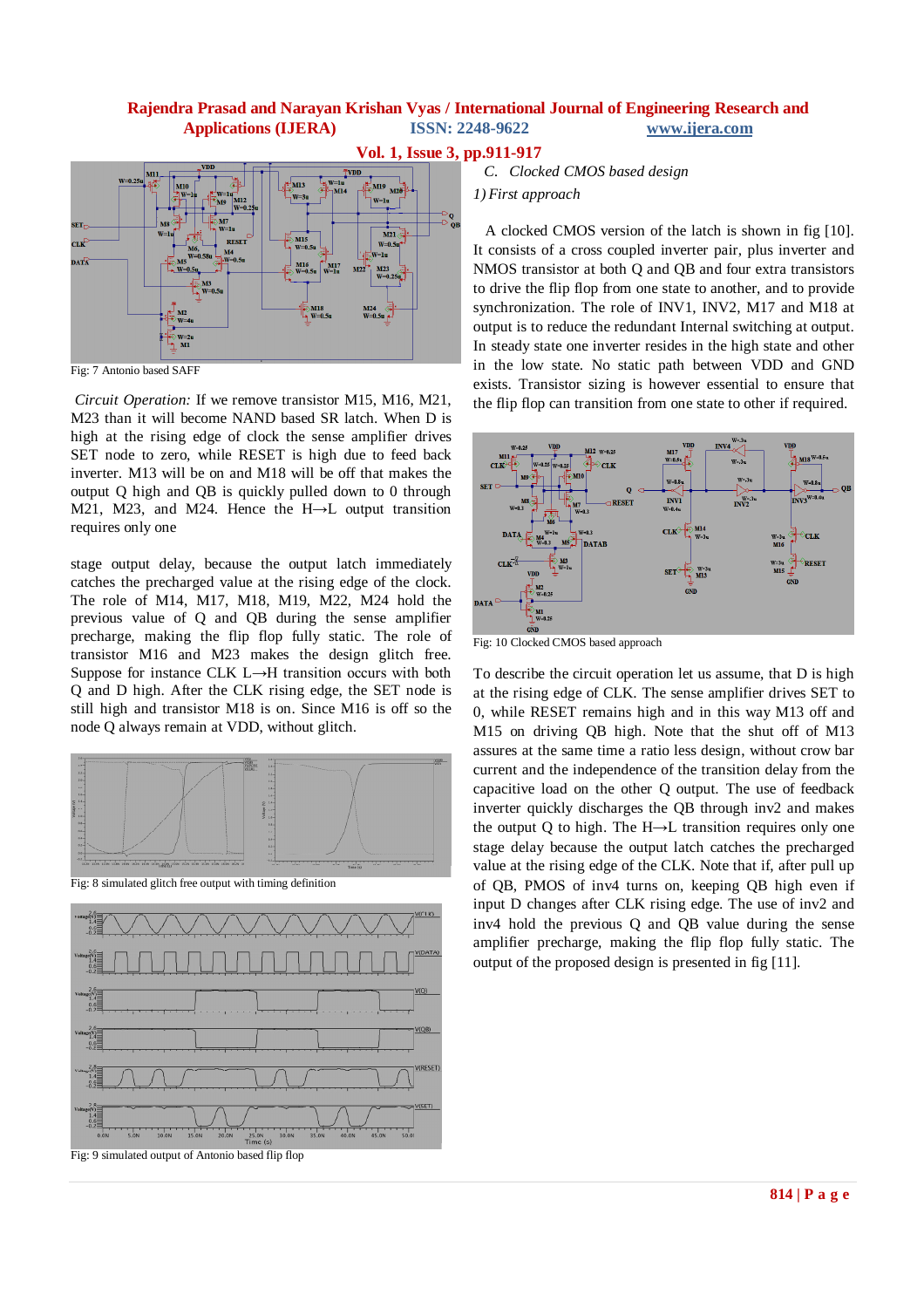



Fig: 12 simulated output with timing definition (first approach)

### *2) Second approach*

Fig [13] represents the schematic of the design. The working is same as described above. Here we added two NMOS transistor in the first approach, in which the inputs are D and DB. It enables the avoidance of glitch problem. Let us suppose that at clock rising edge both QB and D is high. After the CLK rising edge, the SET node is still high and transistor M15 is on. However, the pull down through



Fig 13: Schematic of second approach

The speed-up network M13-14 does not take place, since M14 is off. As a consequence QB will be stable at VDD and Q at 0 without glitch. The absence of glitches at the output gives the safe operation and reduces power dissipation.



Fig 14: simulated output of second approach

| SAFF              | CLK-to-<br>output<br>delay<br>L? H<br>H? L | Rati<br>oless | Q and<br>OВ<br>delay<br>in depen<br>dence | Glitch<br>free<br>output | Output<br>noise<br>immunit | Robustness<br>against<br>sizing | Dual<br>Outputs |
|-------------------|--------------------------------------------|---------------|-------------------------------------------|--------------------------|----------------------------|---------------------------------|-----------------|
| conventio<br>nal  | 2stages<br><b>3stages</b>                  | Yes           | No                                        | Yes                      | No                         | Yes                             | Yes             |
| Nikolic<br>et a1. | 2stages<br><b>3stages</b>                  | Yes           | Yes                                       | Yes                      | No                         | Yes                             | Yes             |
| Kim et<br>al.     | 2stages<br>1 stage                         | No            | Yes                                       | No                       | No                         | No                              | Yes             |
| Antonio<br>et a1. | 2stages<br>1 stage                         | Yes           | Yes                                       | Yes                      | No                         | Yes                             | ves             |
| Proposed          | 2 stages<br>1 stage                        | Yes           | Yes                                       | Yes                      | No                         | Yes                             | Yes             |

### IV. **Analysis and Observations**

Table 1: (Flip-flop characteristics)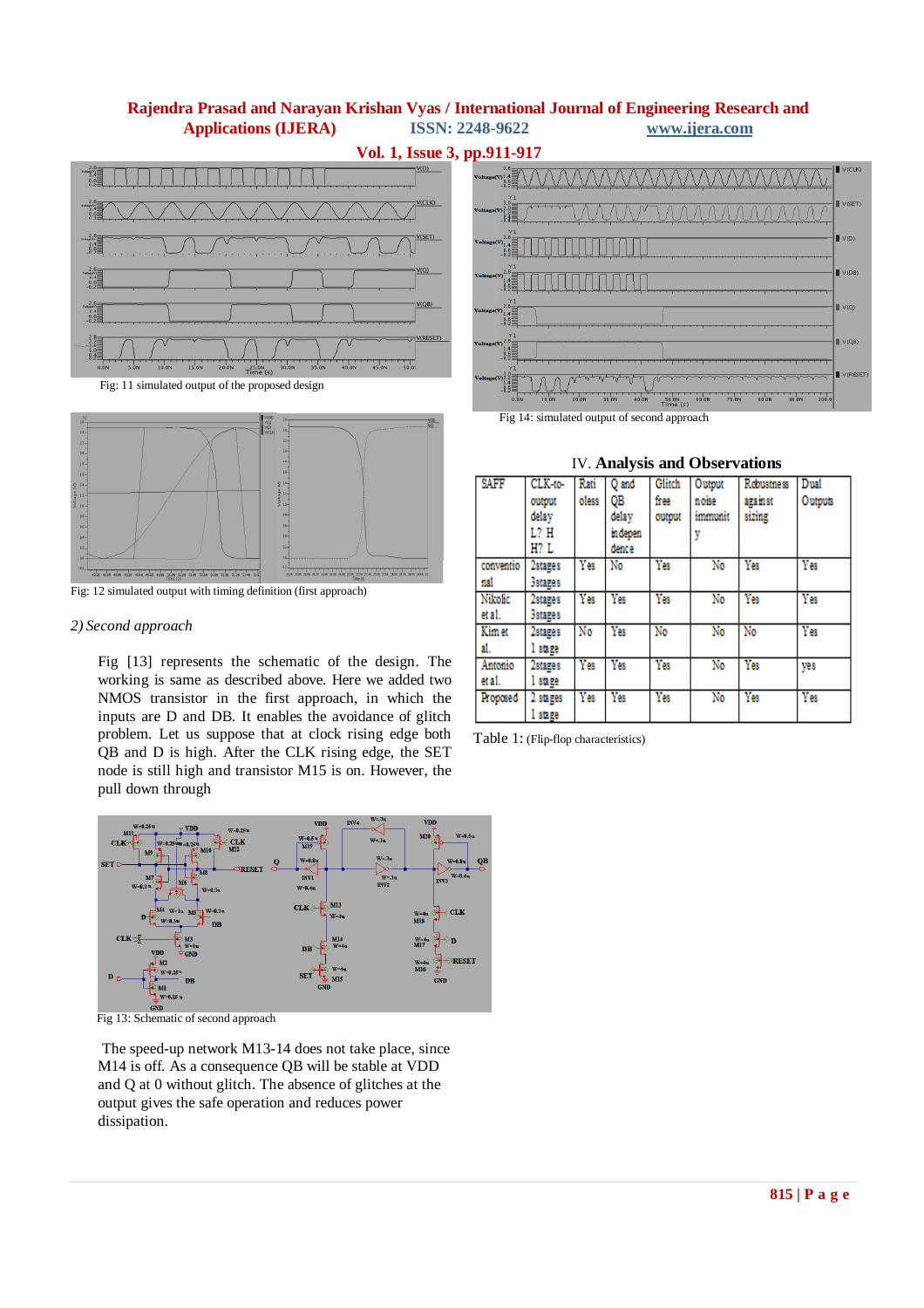#### **Vol. 1, Issue 3, pp.911-917**

| Design                                      | <b>Tota1</b><br>width of<br>pulse<br>generator<br>(with<br>inverter)<br>um | Total<br>width<br>οf<br>Output<br><b>latch</b><br><b>um</b> | Tota1<br>width<br>um | Total no.<br>of<br>tran sistor<br>used in<br>output<br><b>latch</b> | Clock<br>used              |
|---------------------------------------------|----------------------------------------------------------------------------|-------------------------------------------------------------|----------------------|---------------------------------------------------------------------|----------------------------|
| Conventiona<br>1 NAND<br>based SR<br>1atch  | 9.1                                                                        | 16                                                          | 25.1                 | R                                                                   | Sinusoida1<br>single phase |
| Matsui et al.<br>and<br>Montanaro<br>et a1. |                                                                            |                                                             | 54.9                 | R                                                                   | Square wave                |
| Antonio et<br>s1.                           | 12.58                                                                      | 10.75                                                       | 23.33                | 12                                                                  | Sinusoida1<br>single phase |
|                                             |                                                                            |                                                             | 44.5                 | 12                                                                  | Square wave                |
| Proposed (II)                               | 4.7                                                                        | 28.6                                                        | 33.3                 | 16                                                                  | Sinusoida1<br>single phase |
| Nikolic et al.                              | $\overline{a}$                                                             | ۰                                                           | 67.8                 | 16                                                                  | Square wave                |
| Kim et al.                                  |                                                                            |                                                             | 58.4                 | 14                                                                  | Square wave                |

Table 2: (Flip-flop measurements)

| Data                 | Tsu               | Tho1      | Tca               | Tda   | Tota1                            | PD P  | Flip flops                     |
|----------------------|-------------------|-----------|-------------------|-------|----------------------------------|-------|--------------------------------|
| pattern $(\alpha)$   | (n <sub>3</sub> ) | d<br>(ns) | (n <sub>s</sub> ) | (n s) | power<br>dissipation<br>(uwa tt) | (FJ)  |                                |
| 0101010<br>101010101 | 1                 | 0.79      | 0.21              | 1.2   | 42.07                            | 52.08 | Conventional<br>NAND<br>based. |
| 0011001<br>100110011 | 0.58              | 1.48      | 0.23              | 0.81  | 42.97                            | 34.81 | <b>SAFF</b>                    |
| 0000111<br>100001111 | 0.44              | 1.08      | 0.37              | 0.78  | 42.97                            | 33.51 |                                |
| 0101010<br>101010101 | 0.40              | 12        | 0.197             | 0.69  | 42.96                            | 29.6  | Antonio et<br>a1.              |
| 0011001<br>100110011 | 0.58              | 1.48      | 0.193             | 0.77  | 42.96                            | 33.08 |                                |
| 0000111<br>100001111 | 0.44              | 1.08      | 0.196             | 0.64  | 42.96                            | 27.5  |                                |
| 0101010<br>1010101   |                   | 0.8       | 0.38              | 0.70  | 36.8                             | 25.76 | Proposed<br>(II)               |
| 0011001<br>1001100   | 0.6               | 1.4       | 0.35              | 0.80  | 35.7                             | 28.56 |                                |
| 0000111<br>100001111 | 0.58              | ī         | 0.3               | 0.70  | 35.8                             | 25.06 |                                |

Table 3: Represents the PDP and timing parameters for different switching activities  $\alpha=1, \alpha=0.5, \alpha=0.25$  for sinusoidal clock of 200 MHz and the output load in the range of 30fF-200f F.

 Table 1 represents the characteristic of proposed and others.

The CLK to output delay for  $H \rightarrow L$  transition of O or OB is one gate delay because the output is immediately appears at the rising edge of CLK; however the delay of two feedback inverter will also be associated in both approaches.

 Table 2 represents the minimum sizing, the no. of transistor used in pulse generator and output latch with respect to different clock. We used sinusoidal clock for comparison. Table 3 represents the PDP and CLK-Q delay for various flip flops and the proposed one with switching activity. The proposed flip-flop is best one for both the Power

and performance. The design can be sized to work with other frequencies.

### **V.CONCLUSION**

This paper introduces new sense amplifier based flip-flop. The slave latch of the new flip-flop is able to keep the advantage of  $NC<sup>2</sup>MOS$  approach [15]. The future work can be extended by giving the preset and clear to achieve asynchronous flip-flop. The design can be used as an energy recovery flip-flop since it is assumed that only the storage part of element of flip flop cannot be energy recovering because they drive standard (non-adiabatic) logic [9]. But the energy at the gates of sense amplifiers can be used for energy recovery, since they are not the part of storage element. However, the proposed design is more efficient due to feed back inverters used and consumes lesser total power when compared with conventional and Hybrid flip-flops.

The proposed flip-flop gives a very good PDP with glitch free operation, lesser crow-bar current and lesser static power dissipation.

#### **ACKNOWLEDGMENT**

The authors would like to thank the anonymous reviewers for their constructive comment and that have substantially improved this paper.

#### **REFERENCES**

[1] F. Moradi, C. Augstine, A. Goel, G. Karakonstantis, T. V. Cao, D.

 Wisland, H. Mahmoodi, and K. Roy "Data dependent Sense

 Amplifier Flip Flop for low Power application," *IEEE Con.* 2010.

[2] H. kawaguchi and T. Sakurai, "A reduced clock swing flip flop

 (RCFF) For 63% power reduction," *IEEE J. Solid-State Circuits*,

vol. 33, pp. 807–811, May 1998.

[3] G. Gerosa *et al.*, "A 2.2W, 80 MHz superscalar RISC microprocessor," *IEEE J. Solid-State Circuits*, vol. 29, pp. 1440– 1452, Dec. 1994.

[4] S. Rusu, S. Tam, H. Muljono, D. Ayers, J. Chang, B. Cherkauer, J.

 Stinson, J. Benoit, R. Varada, J. Leung, R. D. Limaye, and S. Vora, "A

 65-nm dual core multithreaded xeon processor with 16- MB L3 cache,"

 IEEE J. Solid State Circuits, vol.42, no.1, pp. 17-25, Jan. 2007.

[5] S. H. Unger and C. J. Tan, "Clocking schemes for high speed digital